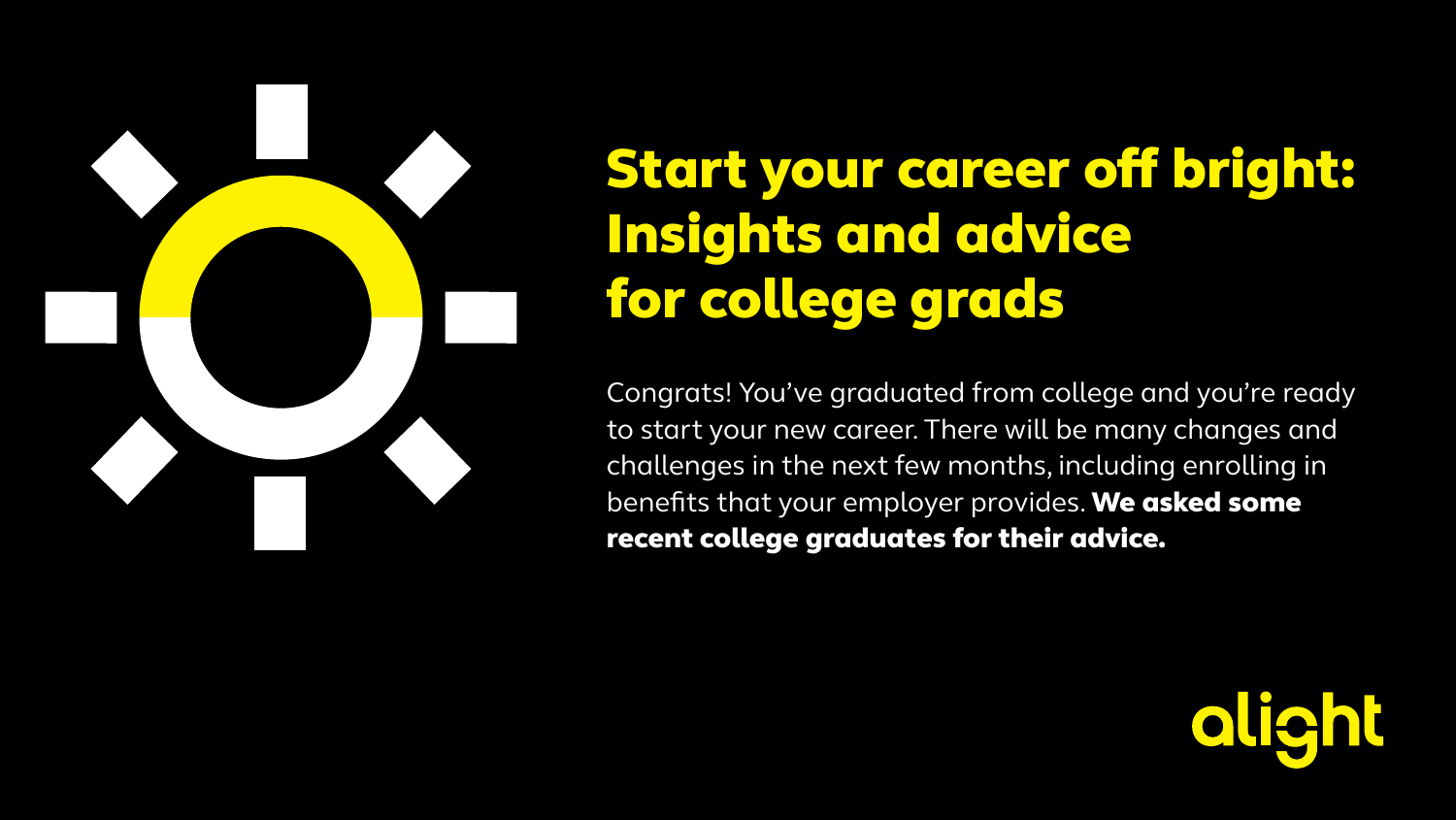

## "Enroll in your 401(k) as soon as possible   and contribute as much as you can."

—Austin, Indiana University

#### Start saving—avoid regrets later on

Even though retirement may seem like a long way away, it's never too early to start stashing away cash. Plus, many employers provide matching contributions, giving you the power to ratchet up your savings. Alight research shows that more than half of all workers in their 20's are contributing to their 401(k) plan at work.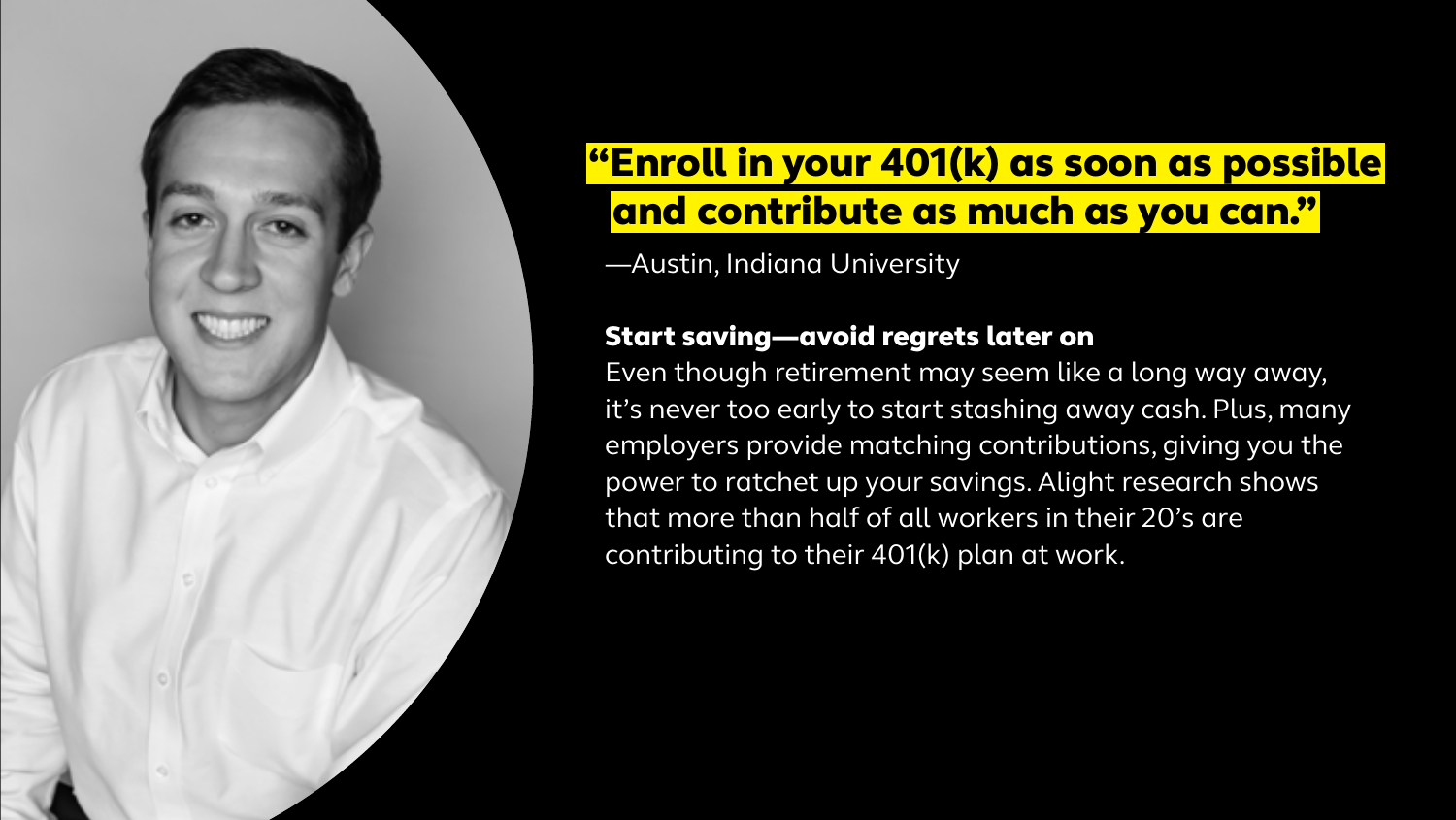

## Be healthy, stay healthy, save money win all around

You know that having a healthy life style is really important because it helps you look good and keeps you out of the doctor's office. But did you know that it can also save you money at work? Many employers will offer you incentives for making healthy choices or performing some wellness activities like getting your cholesterol checked. Be on the lookout for these as they can be some pretty sweet perks.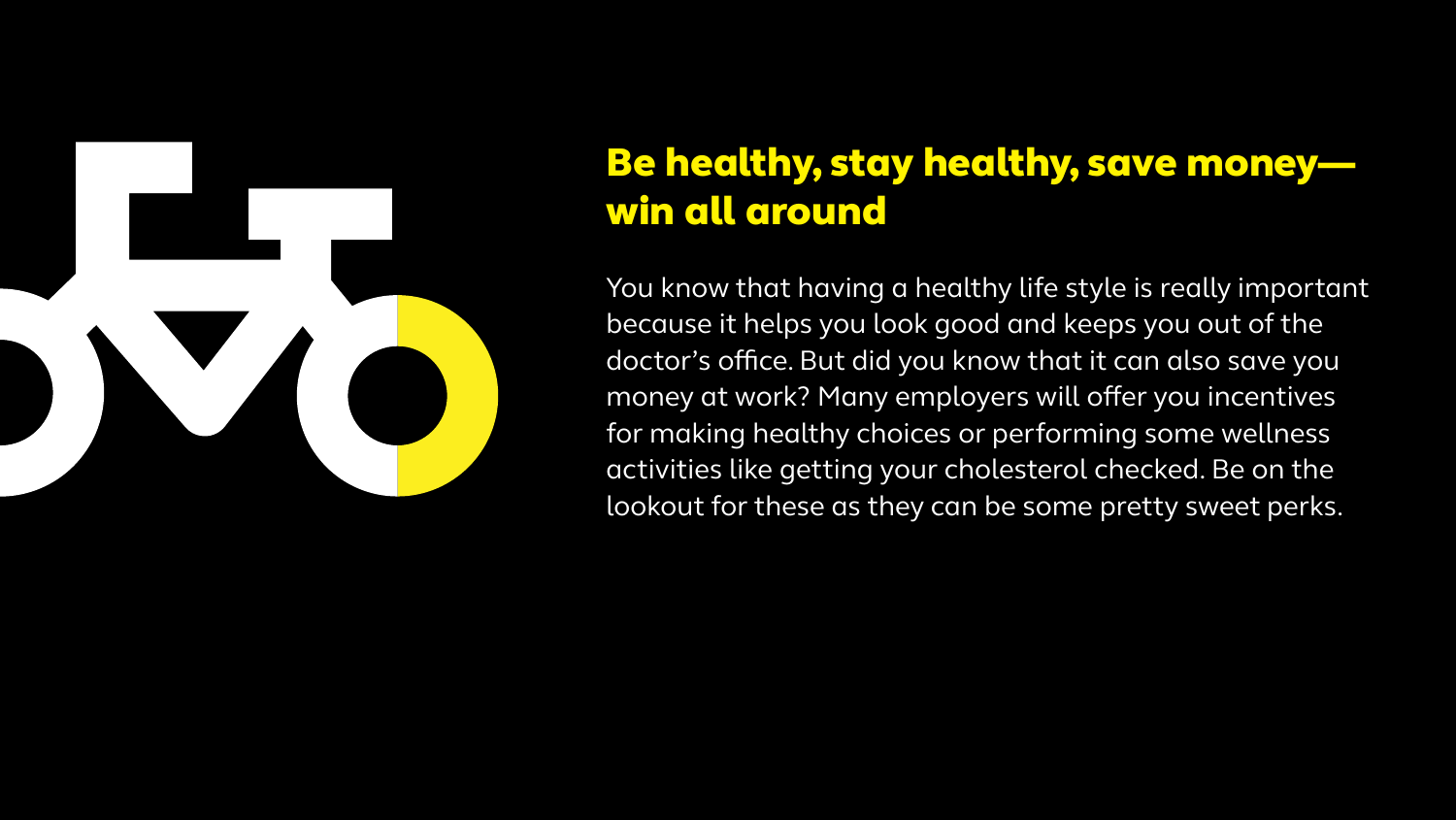

## "Stay on your parent's health insurance   if possible until 26."

—Christen, Northwestern University

### Stay on your parent's coverage—even if you don't live at home

It's true! If you are under 26 and live close to a parent (or their plan has nationwide coverage), you may be able to stay on their coverage. For many college graduates, this can be a cost-effective option. However, know that when you turn 26, you'll have to enroll in your own coverage so be sure to leave room in your budget.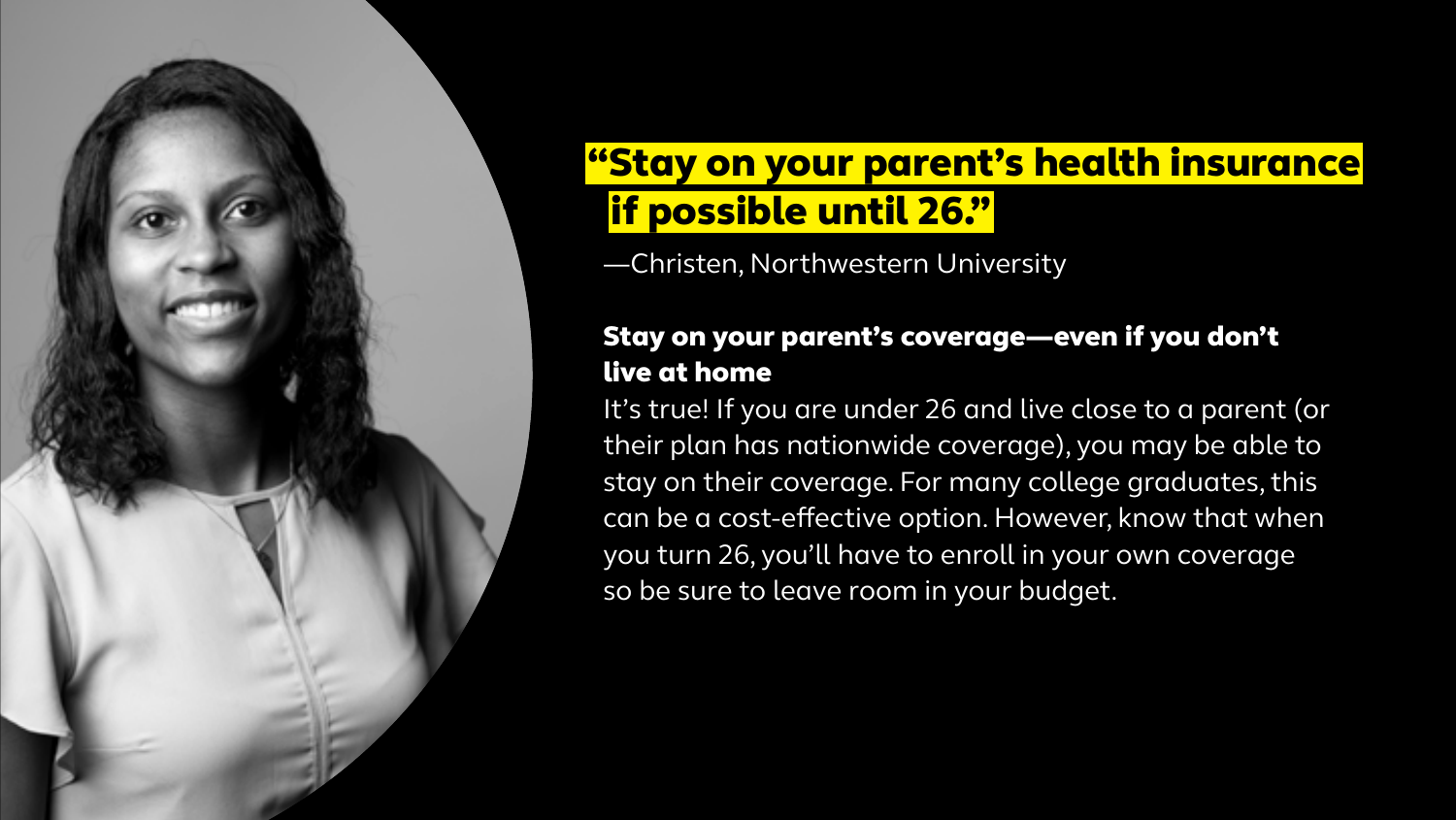

## Disability insurance—think about it

Nobody likes to think about getting hurt, but it happens . . . a lot. According to the Council for Disability Awareness (CDA), more than one in four people in their 20s will become disabled before retiring. If you get hurt and can't work, how will you pay your bills? Your company may provide you with some basic disability coverage, but think about 'buying' up. Some new hires make the mistake of buying lots of life insurance, but not enough disability insurance.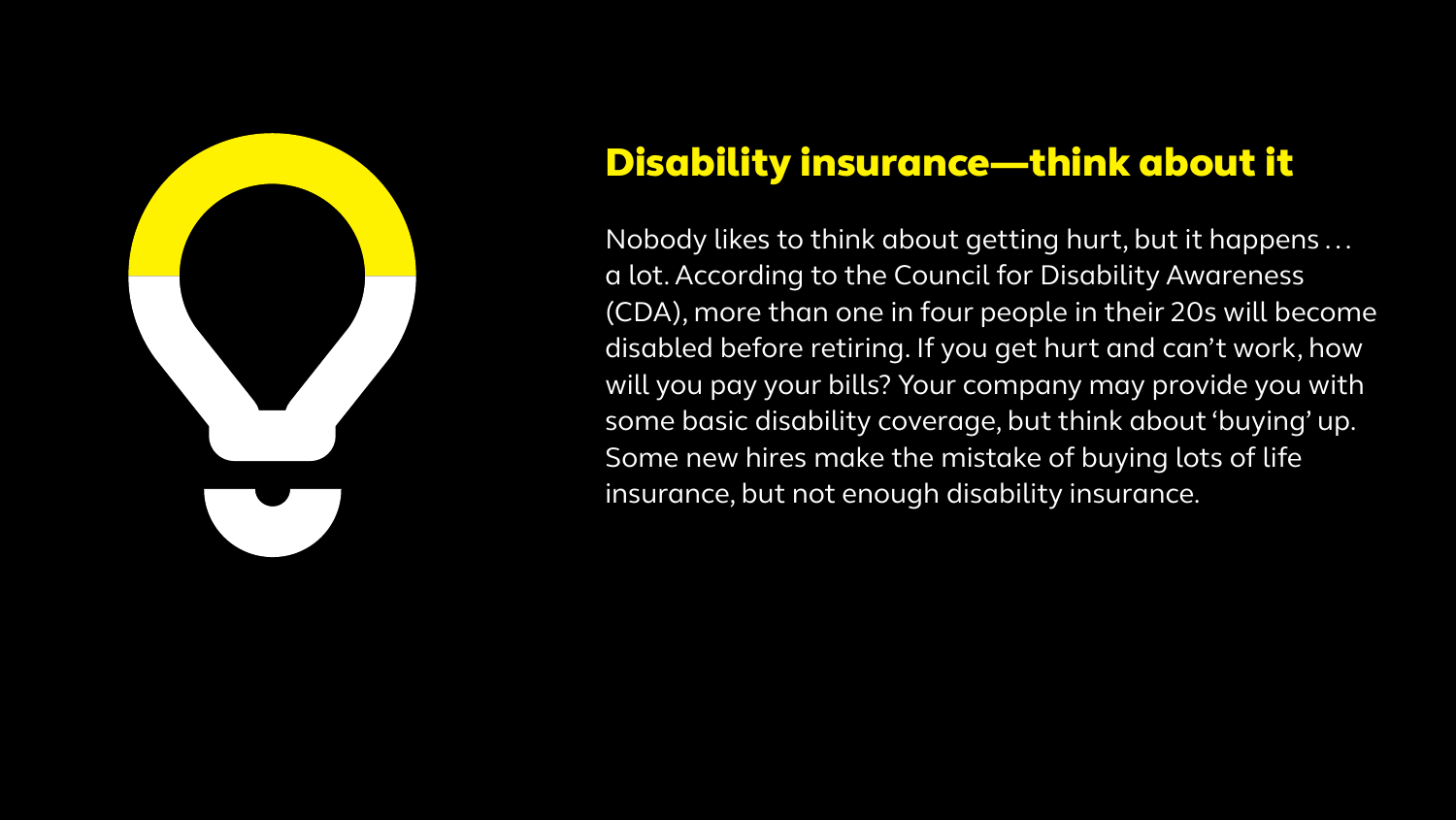

## "I went with a HDHP which is awesome   now that I understand it. But I had   no clue that having more than a \$20   copay was 'a thing'."

—Brittany, University of South Carolina

#### High deductible health plans—say what?

If staying on your parent's insurance is not an option, you'll need to enroll in medical coverage. According to US Census data, more than two-thirds of workers get their health insurance through their employer. Lots of companies offer high deductible health plans which can be a good fit for you if you don't go to the doctor very much or have any other health conditions.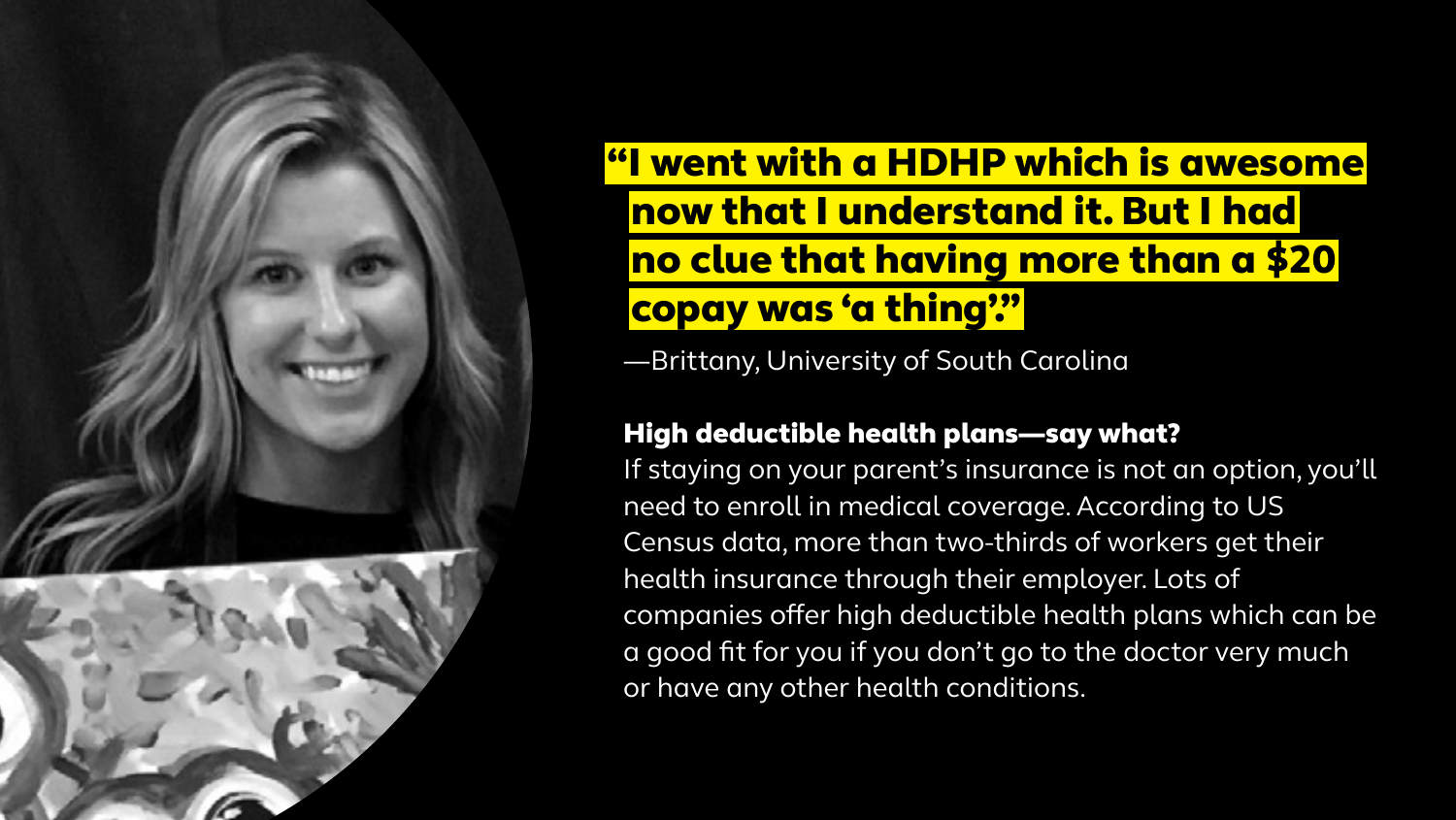

## "Sign up for an HSA!! It is a lot less   painful to pay for medical expenses."

—Katherine, Clemson University

#### Health Savings Accounts—tax free baby!

If you enroll yourself in a high deductible health plan, you might be able to save money in a Health Savings Account (HSA). This is allows you to save money tax free that you can use on health expenses like doctor appointments, prescriptions, dentist visits, and a new pair of glasses; and the best part is if you don't use it this year, you can save it for expenses in the future. Most employers offer these plans and the rules vary but it's definitely something to think about. [We did some number crunching and found that the average](https://ideas.alight.com/health-wealth-solutions/hsas-and-401-k-s-a-holistic-approach-to-health-and-retirement-benefits)  [HSA contribution amount in 2017 was \\$2,350.](https://ideas.alight.com/health-wealth-solutions/hsas-and-401-k-s-a-holistic-approach-to-health-and-retirement-benefits)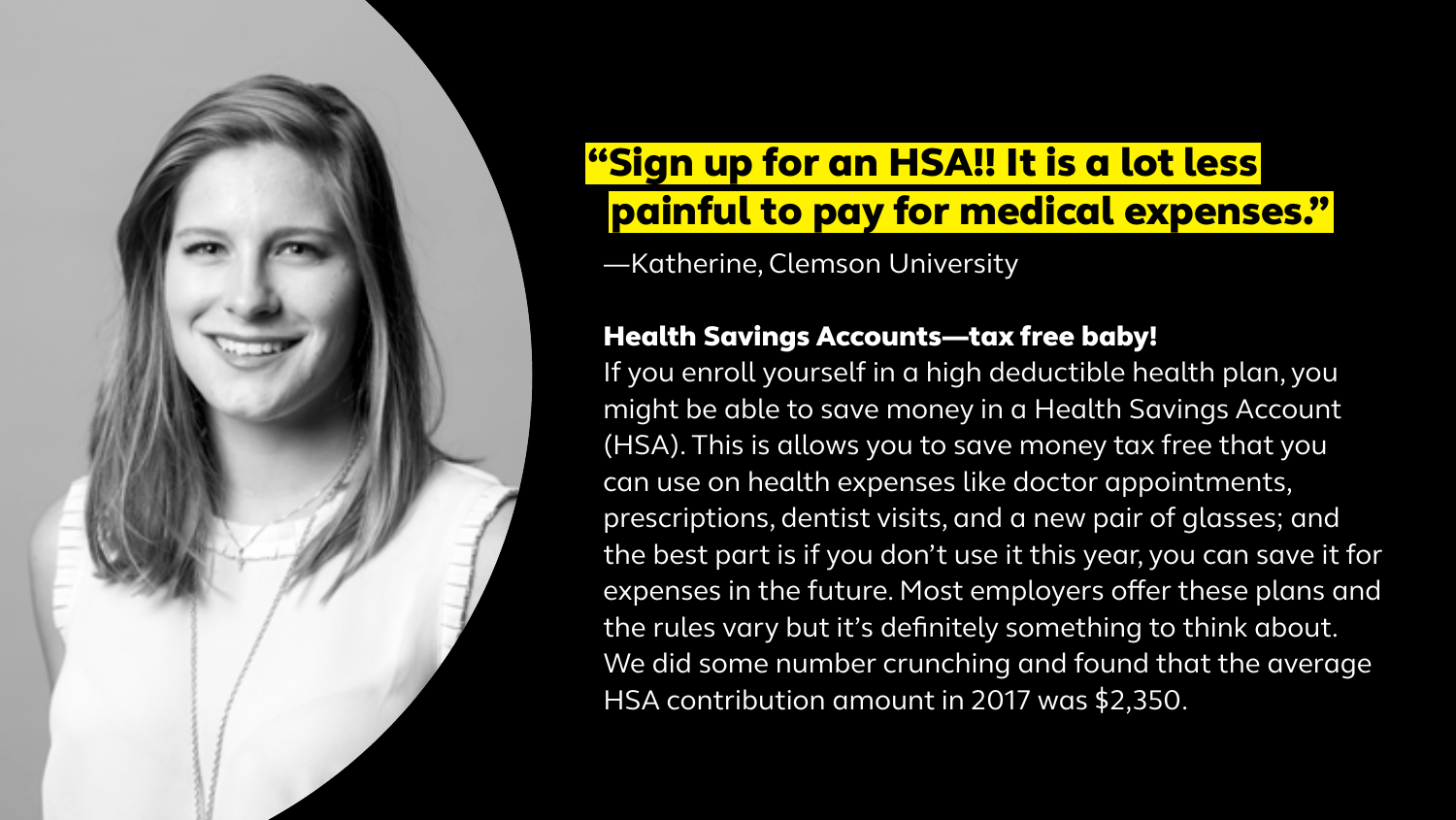## Take our advice—use all of the resources your company may offer

As you enroll in your new company benefits, use all of your resources. Your company may have some online tools to help you make these decisions including how much to save and how much your benefits will cost. They might even have someone you can talk to who can help walk you through what's available to you.